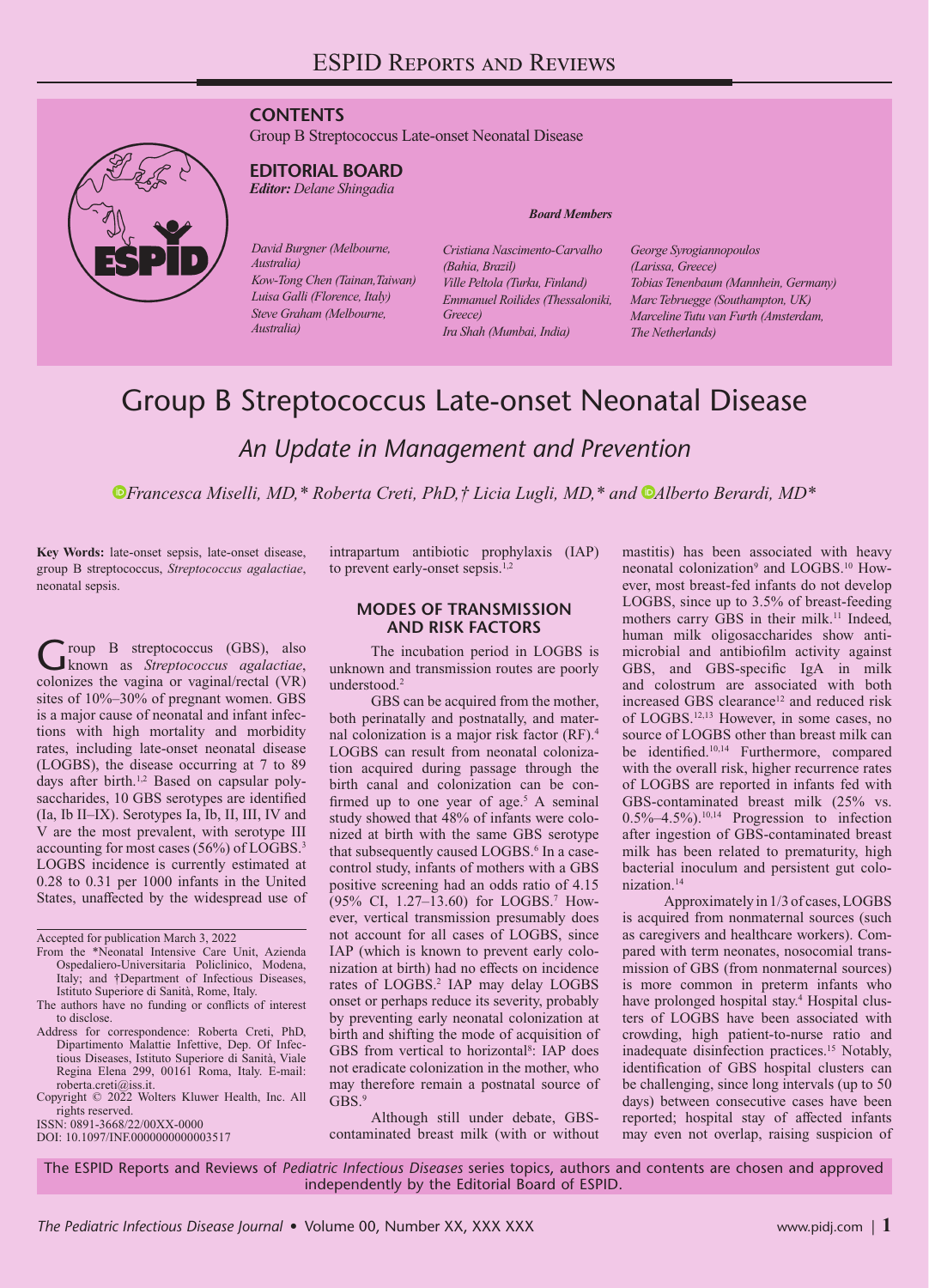a potential point source.<sup>15</sup> Indeed, GBS carriage of neonatal intensive care unit staff has also been reported<sup>15</sup>: whether staff carriage could represent a potential source of infection is a highly sensitive topic, which warrants further investigation.

Similar to transmission routes, RFs for LOGBS remain poorly understood. In addition to the aforementioned maternal GBS colonization, established RFs include African race, young maternal age, maternal HIV infection and prematurity.<sup>4</sup> In fact,  $\approx 40\%$  of all LOGBS now affect preterm infants under 37 weeks' gestation, who have case fatality rates roughly twice than full-term infants  $(7.8\% \text{ vs. } 3.4\%)$ .<sup>3</sup>

## **PREVENTION**

Mode of transmission, RFs and prevention strategies are summarized in Table 1.

#### **Vaccination**

A promising strategy to reduce antibiotic use and to prevent both early- and late-onset GBS infections is the vaccination of pregnant women in the second or third trimester. By means of transplacental transfer of IgG antibodies, the vaccination would confer a passive immunity protecting infants up to three months of life. Vaccination could be effective also in preventing maternal VR colonization, which is a main RF for LOGBS. However, a vaccination strategy may be less

effective in protecting very preterm neonates from LOGBS because the transplacental transfer of antibodies mainly occurs after 34 weeks' gestation.4

Trivalent (targeting serotypes Ia, Ib and III) and hexavalent (targeting serotypes Ia, Ib, II, III, IV and V) protein-polysaccharide conjugate vaccine have reached phase 2 clinical trials. Vaccines targeting antigenic surface proteins and pili subunits (highly conserved structures across all GBS serotypes) are in study as an alternative to capsular polysaccharide vaccines. These vaccines may overcome the limited serotype coverage and ideally provide universal protection against GBS.

**Table 1.** Late-Onset GBS Disease: Routes of Transmission, Risk Factors and Potential Strategies for Prevention

| Transmission          | Routes<br>and Risk Factors                  | Supporting $(+)$ and Opposing $(-)$ Data<br><b>From Previous Studies</b>                                                                                                                                                                                                                                                                                                                                            | Prevention<br>Strategies                                                                                                                             |
|-----------------------|---------------------------------------------|---------------------------------------------------------------------------------------------------------------------------------------------------------------------------------------------------------------------------------------------------------------------------------------------------------------------------------------------------------------------------------------------------------------------|------------------------------------------------------------------------------------------------------------------------------------------------------|
| Maternal<br>Perinatal | Maternal GBS<br>colonization at<br>birth    | $(+)$ Case-control study. GBS maternal VR colonization at screening was<br>more common among mothers of LOGBS cases $(38\% \text{ vs. } 17\%), \text{ OR for }$<br>LOGBS, 4.15 (95% CI, 1.27-13.60). <sup>7</sup>                                                                                                                                                                                                   | Maternal vaccination                                                                                                                                 |
|                       |                                             | $(+)$ Prospective cohort study. Ten out of 21 infants with LOGBS were<br>colonized at birth with the same maternal serotype that subsequently<br>caused the neonatal disease. <sup>6</sup><br>$(+)$ GBS gut colonization in infants can be detected up to 1 yr. <sup>5</sup>                                                                                                                                        | Probiotic supplementation in pregnant<br>women (Lactobacillus salivarius)                                                                            |
| Postnatal             | Maternal GBS<br>colonization after<br>birth | $(-)$ LOGBS incidence has been unaffected by the use of IAP. <sup>1</sup><br>$(+)$ Prospective cohort study. At the time of LOGBS diagnosis, maternal<br>VR colonization is confirmed in 64% of cases (30 of 47). Mothers of<br>neonates with LOGBS are more likely to be carrying GBS at the time<br>of LOGBS diagnosis than at the time of antenatal screening $(n = 13,$<br>$p < 0.01$ ). <sup>8</sup>           | Hygiene measures                                                                                                                                     |
|                       |                                             | (+) Prospective cohort study. IAP does not eradicate GBS colonization<br>in the mother, who remains a source of GBS after delivery: among 70<br>women exposed to IAP because of GBS positive screening, $54(77.1\%)$<br>were confirmed positive at hospital discharge. <sup>9</sup>                                                                                                                                 | Hand washing                                                                                                                                         |
|                       |                                             | (+) Prospective cohort study. Neonates born to GBS colonized IAP-<br>exposed mothers are less likely to be colonized during hospital stay<br>$(5.3\%$ exposed neonates vs. 53.8% unexposed neonates, $p < 0.01$ ).<br>However, IAP administration is associated with a trend toward<br>delayed neonatal colonization with the same maternal serotype,<br>suggesting a maternal postnatal transmission. <sup>9</sup> | Maternal vaccination                                                                                                                                 |
|                       | Breast milk                                 | $(+)$ Review regarding 59 case reports of LOGBS associated with<br>contaminated breast milk: GBS strain isolated in breast milk<br>commonly matches the serotype isolated from the infant. Mastitis was<br>reported in 24 mothers $(41\%)$ . <sup>10</sup>                                                                                                                                                          | Maternal vaccination                                                                                                                                 |
|                       |                                             | $(+)$ In some LOGBS, no source of GBS other than breast milk can be<br>identified (negative maternal VR swabs, low risk of colonization in the<br>setting of a cesarean section with intact membranes, no nosocomial<br>sources). $10,14$                                                                                                                                                                           | Breast-feeding whenever possible                                                                                                                     |
|                       |                                             | $(+)$ When breast milk is regarded as the cause of LOGBS, recurrence<br>rate is much higher $(25\% - 35\%)$ than overall risk of recurrence<br>$(0.5\% - 4.5\%)$ <sup>10,14</sup>                                                                                                                                                                                                                                   | Screen breast milk for GBS in case of<br>mastitis, premature infants, after a<br>single/recurrent LOGBS (debated)                                    |
|                       |                                             | $(-)$ Prospective cohort study. GBS yields from breastmilk of 40 (3.5%) out Stop breast milk temporarily or<br>of 1132 breast-feeding mothers. The health state of these 40 infants<br>did not deviate from total mean morbidity among other infants. <sup>11</sup>                                                                                                                                                 | pasteurize when GBS is contaminated.<br>Attempt to eradicate the breast<br>colonization with rifampicin $(7 d)$ or<br>amoxicillin (7-10 d) (debated) |
|                       |                                             | $(-)$ Prospective cohort study. Follow-up of 750 mother/infant pairs;<br>noncolonized infants born to colonized mothers and infants who<br>cleared colonization after birth received colostrum with significantly<br>higher GBS-specific IgA ( $p < 0.0001$ ) compared to persistently<br>colonized infants. <sup>12</sup>                                                                                          | Attempt to eradicate the persistent<br>neonatal colonization with rifampicin<br>(7 d) if LOGBS is recurrent (debated)                                |
|                       |                                             | (-) Matched case-control study. Among 241 infants, high GBS-specific<br>IgA concentrations in milk reduce by 90% the risk of LOGBS due to<br>serotype Ia and III ( $\geq$ 0.14 and $\geq$ 0.32 µg/mL respectively). <sup>13</sup>                                                                                                                                                                                   |                                                                                                                                                      |

(Continued)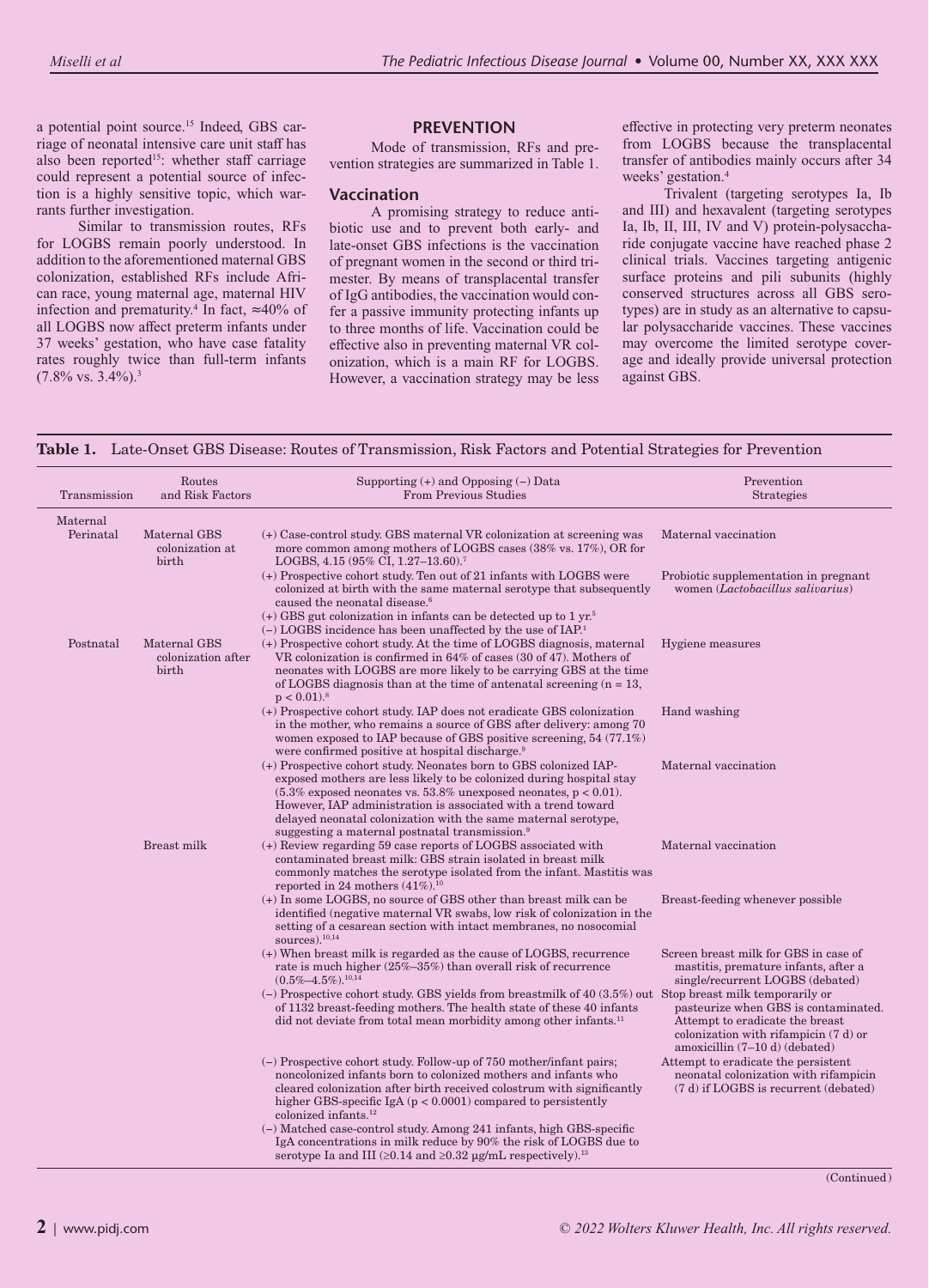## **Table 1.** (*Continued*.)

| Transmission                                  | Routes<br>and Risk Factors           | Supporting $(+)$ and Opposing $(-)$ Data<br><b>From Previous Studies</b>                                                                                                                                                                                                                                                                                                                                                                                                                                                                  | Prevention<br>Strategies                                                                                                                                                       |
|-----------------------------------------------|--------------------------------------|-------------------------------------------------------------------------------------------------------------------------------------------------------------------------------------------------------------------------------------------------------------------------------------------------------------------------------------------------------------------------------------------------------------------------------------------------------------------------------------------------------------------------------------------|--------------------------------------------------------------------------------------------------------------------------------------------------------------------------------|
| Nonmaternal<br>Community- Caregivers<br>based | Twins                                | (+) Increased risk of infection has been reported in the birth mates of a<br>multiple-birth index case. <sup>1</sup>                                                                                                                                                                                                                                                                                                                                                                                                                      | Hygiene measures. Hand washing<br>Close clinical observation of one twin if<br>the other is affected by LOGBS                                                                  |
|                                               |                                      | (+) Twins share exposition to maternal colonization, community<br>and hospital environment and genetic predisposition. The shared<br>susceptibility to late-onset sepsis in 170 monozygotic and 665<br>dizygotic twin pairs can be attributed to both genetic factors $(49.0\%)$<br>and residual environmental factors $(51\%)$ . <sup>4</sup>                                                                                                                                                                                            | Do not give prophylactic antibiotics                                                                                                                                           |
|                                               | Nosocomial Other patients            | (+) Hospital clusters of late-onset sepsis have been associated with<br>crowding, high patient-to-nurse ratio and inadequate disinfection<br>practices. <sup>15</sup>                                                                                                                                                                                                                                                                                                                                                                     | Standard precautions<br>Prospective surveillance of LOGBS<br>Surveillance of neonatal colonization.<br>Cohort colonized and infected infants<br>with dedicated staff (debated) |
|                                               |                                      | Healthcare workers (+) In some outbreaks, hospital stay of infants with LOGBS does not<br>overlap, raising suspicion of a potential point source. <sup>15</sup>                                                                                                                                                                                                                                                                                                                                                                           | Hand hygiene and infection<br>control practices. Sterilization,<br>decontamination and cleaning<br>techniques. Aseptic techniques for<br>invasive procedures                   |
|                                               |                                      | (+) Evidence of staff GBS carriage (anogenital and throat) as a potential<br>reservoir has been identified in two studies. One study reports that<br>$41\%$ (11/27) of staff members who had direct contact with cases of<br>a cluster were GBS positive, of whom 4 had the same cluster GBS<br>serotype. Another study reported an overall GBS carriage of 34%<br>$(18/53)$ among nursery staff; one month later 4 out of 15 infants were<br>colonized with the same GBS bacteriophage type carried by 3 staff<br>members. <sup>15</sup> | Staff colonization surveillance and<br>decolonization (debated)                                                                                                                |
|                                               | Antibiotic exposure<br>and dysbiosis | (+) Case-control study including 122 case patients with LOGBS and 122<br>controls: with respect to controls, cases were more likely to have been<br>treated with antibiotics after birth $(p < .001)$ , prior to LOGBS. <sup>7</sup>                                                                                                                                                                                                                                                                                                      | Judicious use of antibiotics<br>Supplement with probiotics (combining<br>Lactobacillus spp and Bifidobacterium<br>spp)                                                         |
|                                               | Prematurity                          | $(+)$ GBS disease is more common in preterm infants compared to full- or<br>late-preterm neonates because of the immature immune system and<br>risks of nosocomial transmission. <sup>4</sup><br>$(+)$ 42% of all LOGBS affect preterm infants <37 wk. <sup>3</sup>                                                                                                                                                                                                                                                                       | I.v. GBS-specific hyperimmune Ig<br>(debated)                                                                                                                                  |
|                                               |                                      | $(+)$ Case-control study. The above-mentioned study <sup>7</sup> reports that for each<br>week of decreasing gestation the risk of LOGBS increases by a factor<br>of $1.34$ (95% CI, $1.15-1.56$ ).                                                                                                                                                                                                                                                                                                                                       |                                                                                                                                                                                |

i.v. indicates intravenous; OR, odds ratio.

#### **Prevention in Twins**

Twin pregnancies are associated with higher preterm delivery rates, and prematurity is an important RF for LOGBS. Moreover, twins are exposed to the same maternal genital bacteria, breast milk, nursing care, hospital environments and share genetic susceptibility to infections.<sup>4</sup> Because of increased risks, siblings of a multiple-birth index case with LOGBS should be observed carefully and treated empirically for suspected invasive infection if signs of illness occur.1 No prophylactic antibiotic treatment is recommended in such cases.

#### **Prevention of Nosocomial Infections**

Efforts should focus on developing practices for infection prevention and control, including catheter care, hand hygiene, breast-feeding care and keeping antibiotic usage to a minimum, given their known impact on neonatal gut microbiome. Indeed, early antibiotics are associated with increased risks of sepsis and LOGBS both in term and

preterm infants.7 Although enteric colonization with pathogens causing late-onset sepsis (including GBS) may appear a few days prior to the sepsis and help to predict a subsequent bloodstream infection, routine cultures to detect GBS in patients' stools and surfaces or rifampicin treatment to eradicate mucosal colonization are currently not recommended.<sup>1</sup> Breast-feeding should be encouraged because it promotes the development of a protective gut microbiota against infections. Finally, oral probiotics (namely combinations of *Lactobacillus spp* and *Bifidobacteria*) appear to be a promising strategy for decreasing the risk of late-onset sepsis in preterm infants. Interestingly, oral *Lactobacillus salivarius* seems effective in eradicating GBS VR colonization in pregnant women.

#### **Breast Milk**

There is no consensus for the prevention and management of LOGBS associated with contaminated breast milk. Routine screening of breast milk for GBS is not recommended, even when mastitis is present. Some authors do recommend testing breast milk in case of mastitis, in premature infants, after a first episode of LOGBS or in recurrent LOGBS.10,14 Temporarily ceasing breast-feeding or pasteurization is frequently recommended when breast milk is GBS contaminated.10 Although not always successful, amoxicillin (for 7–10 days) or rifampicin (for 7 days) has also been given to eradicate maternal breast colonization.10

#### **MANAGEMENT**

Most LOGBS present with bacteremia without a focus, but meningitis is frequent  $(\approx 30\% \text{ of cases})$ .<sup>3</sup> More rarely, LOGBS affects bones, joints, soft tissues or the urinary tract.<sup>1,2</sup> Notably, some presenting signs (apnea, tachycardia, poor feeding) are common in younger preterm infants and overlap with other disorders. For in-hospital neonates, even a single case should be considered secondary to potential nosocomial transmission: retrospective and prospective surveillance should be enhanced to identify a possible cluster. Blood and cerebrospinal